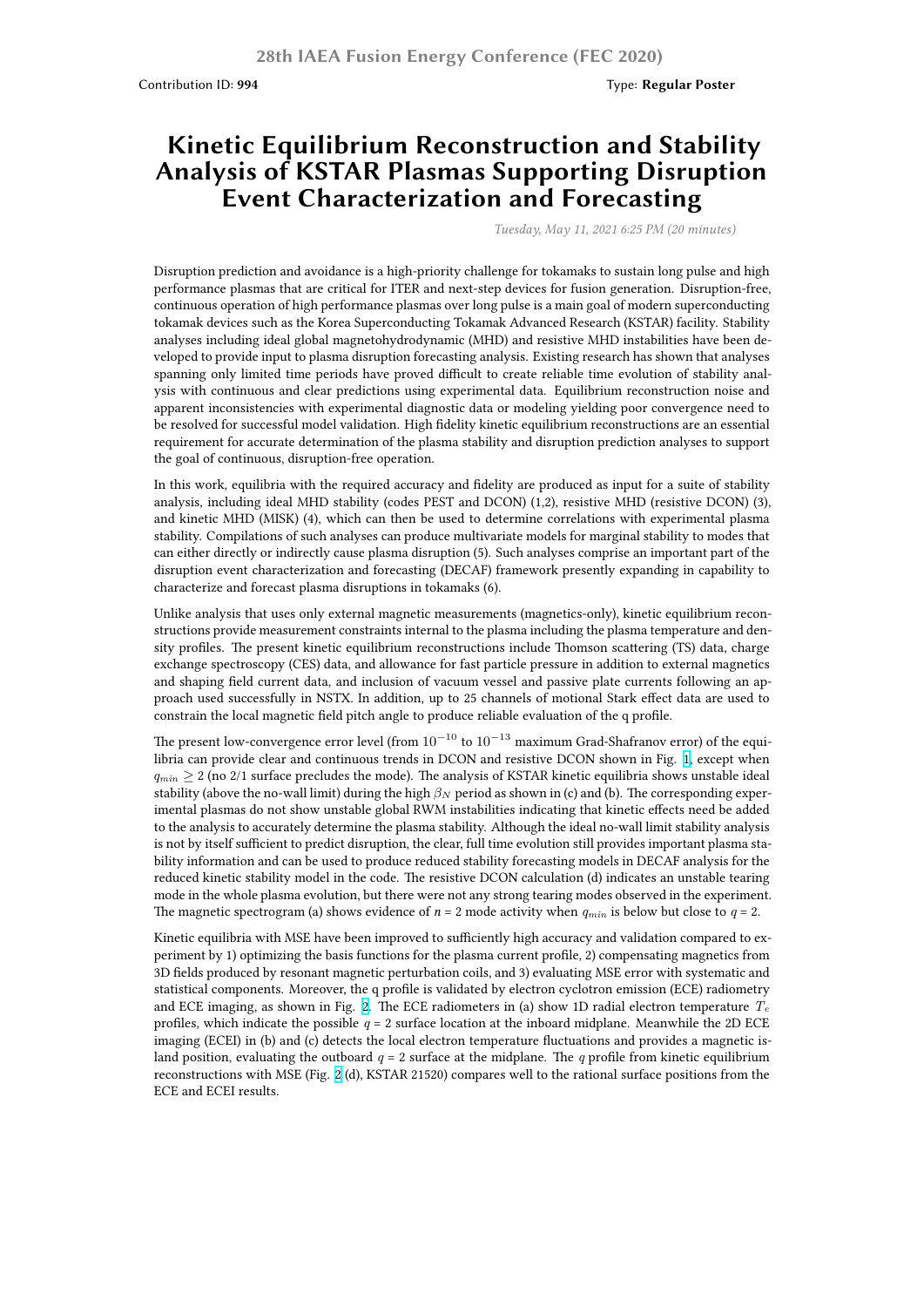

Figure 1: Spectrogram (a),  $q_{min}$  and  $\beta_N$  (b), ideal stability  $\delta$   $W$  (c) and Resistive  $\Delta$ ' at the  $q$  =2 surface (d) provided by KSTAR kinetic equilibria with average 10*−*<sup>10</sup> convergence error.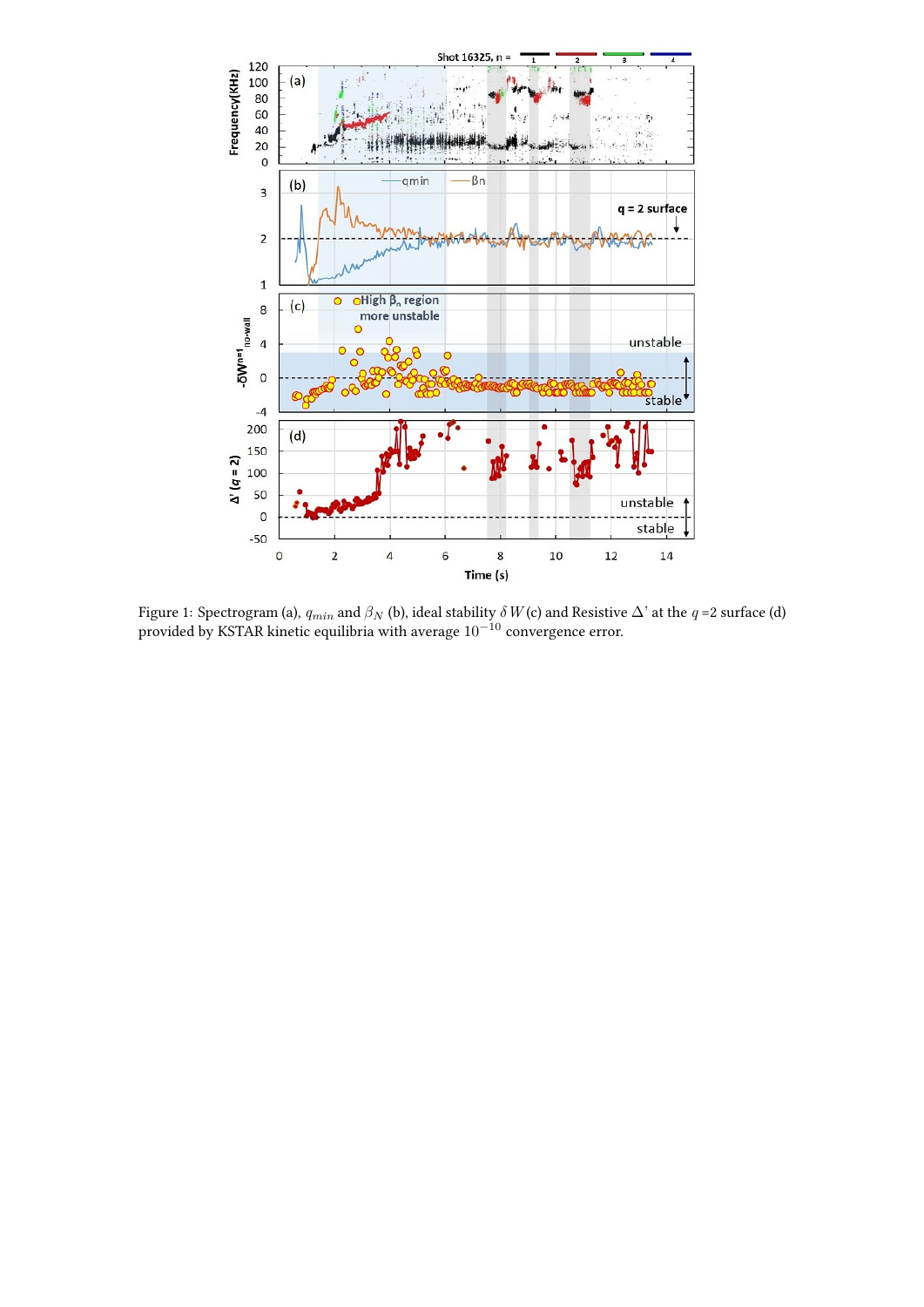

Figure 2: Validated kinetic equilibrium q profile (d), with *q* = 2 from ECE radiometry (a) and 2D localized ECE imaging contour (b) and (c).

\*Supported by US DOE grant DE-SC0016614

- (1) Grimm R. C. et al 1976 Methods in Comput. Phys. 16 253
- (2) Glasser A. H. and Chance M. S. 1997 Bull. Am. Phys. Spc. 42 1848
- (3) Glasser A. H. et al 2016 Phys. Plasmas. 23 112506
- (4) Hu B. et al 2005 Phys. Plasmas 12 057301
- (5) J.W. Berkery, S.A. Sabbagh, R.E. Bell, et al. 2017 Phys. Plasmas 24 056103
- (6) S.A. Sabbagh, J.W. Berkery, Y.S. Park, et al. to be submitted 2020

## **Affiliation**

Columbia University

## **Country or International Organization**

United States

**Primary author:** JIANG, Yanzheng (Columbia University)

**Co-authors:** SABBAGH, Steven (Columbia University); PARK, Young-Seok (Columbia University); BERKERY,